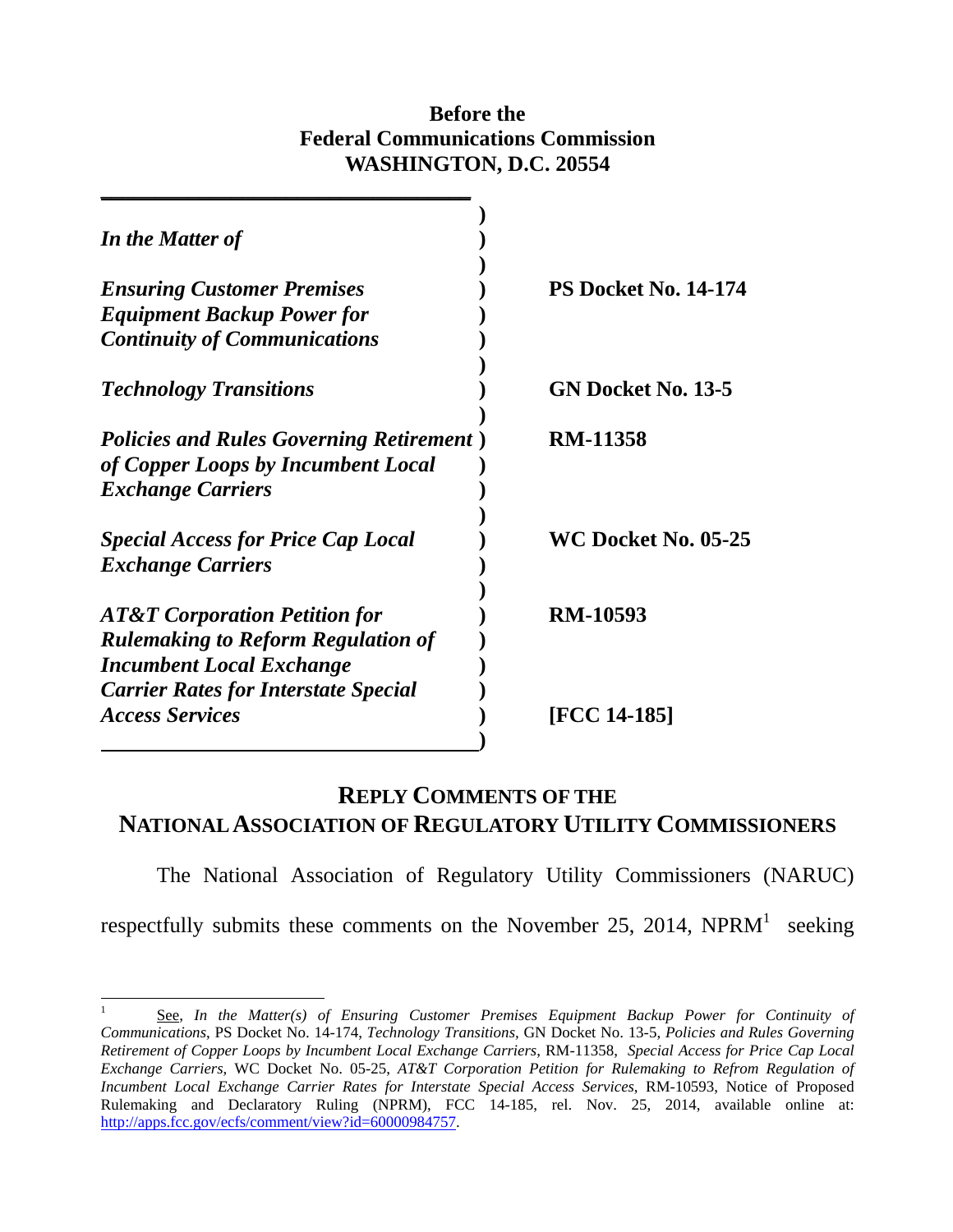input on the "transition from networks based on time-division multiplexed (TDM) circuit-switched voice services running on copper loops to all-Internet Protocol (IP) multi-media networks using copper, co-axial cable, wireless, and fiber as physical infrastructure. " *Id*. at ¶ 1.

NARUC, a nonprofit organization founded in 1889, has members that include the government agencies in the fifty States, the District of Columbia, Puerto Rico, and the Virgin Islands charged with regulating the activities of telecommunications, $2$ energy, and water utilities.

Congress and the courts<sup>3</sup> have consistently recognized NARUC as a proper entity to represents the collective interests of the State public utility commissions. In the Federal Telecommunications  $Act<sub>1</sub><sup>4</sup> Congress references NARUC as "the national"$ organization of the State commissions" responsible for economic and safety regulation of the intrastate operation of carriers and utilities.<sup>5</sup>

 $\frac{1}{2}$  NARUC's member commissions have oversight over intrastate telecommunications services and particularly the local service supplied by incumbent and competing local exchange carriers (LECs). These commissions are obligated to ensure that local phone service supplied by the incumbent LECs is provided universally at just and reasonable rates. They have a further interest to encourage unfettered competition in the intrastate telecommunications market as part of their responsibilities in implementing: (1) State law and (2) federal statutory provisions specifying LEC obligations to interconnect and provide nondiscriminatory access to competitors. See, e.g., 47 U.S.C. § 252 (1996).

<sup>3</sup> See, *United States v. Southern Motor Carrier Rate Conference, Inc.,* 467 F. Supp. 471 (N.D. Ga. 1979), aff'd 672 F.2d 469 (5th Cir. 1982), aff'd en banc on reh'g, 702 F.2d 532 (5th Cir. 1983), rev'd on other grounds*,* 471 U.S. 48 (1985). See also *Indianapolis Power and Light Co. v. ICC*, 587 F.2d 1098 (7th Cir. 1982); *Washington Utilities and Transportation Commission v. FCC,* 513 F.2d 1142 (9th Cir. 1976).

<sup>4</sup>  *Communications Act of 1934*, as amended by the *Telecommunications Act of 1996*, 47 U.S.C. §151 *et seq*., Pub.L.No. 101-104, 110 Stat. 56 (1996) (West Supp. 1998) ("Act" or "1996 Act").

<sup>5</sup> See, 47 U.S.C. § 410(c) (1971) (NARUC nominates members to FCC Joint Federal-State Boards which consider universal service, separations, and related concerns and provide formal recommendations that the FCC must act upon; Cf*.* 47 U.S.C. § 254 (1996) Cf. *NARUC, et al. v. ICC,* 41 F.3d 721 (D.C. Cir 1994) (where the Court explains "…Carriers, to get the cards, applied to…(NARUC), an interstate umbrella organization that, as envisioned by Congress, played a role in drafting the regulations that the ICC issued to create the "bingo card" system.)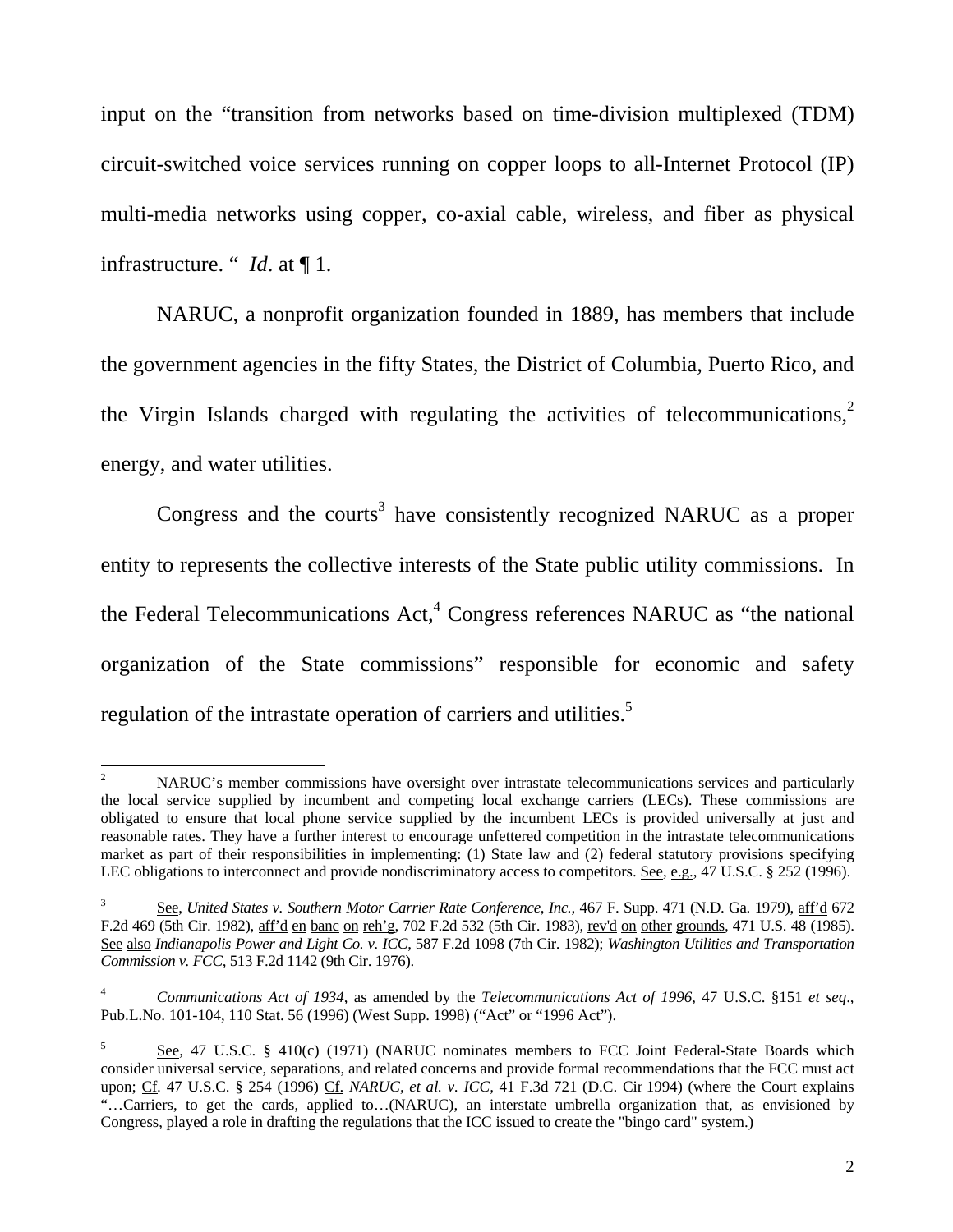At NARUC's February 2015 meetings in Washington, D.C., the association

passed a "*Resolution Urging the FCC to Partner with States to Protect Residential* 

*and Business Consumers During the Technology Transition"* specifically targeting

this NPRM.That resolution urges the FCC to:

- $\triangleright$  [R]eaffirm its commitment to a collaborative, joint approach with the States to further the goals and directives contained in the NPRM regarding consumer protection and public safety;
- $\triangleright$  [A]dopt rules that respect and do not diminish, impede or otherwise infringe upon State authority in these areas;
- $\triangleright$  [E]nsure that competition, and current consumer protections, including privacy, complaint resolution, basic service, and service quality, remain in effect regardless of the technology used to provide service, and should endorse the States' continued enforcement of these protections where they exist under State law;
- $\triangleright$  [R]equire all providers of fixed IP-based networks to notify and educate their consumers of any backup power requirements of their services, including battery life spans and procedures for ordering, installing, replacing, and disposing of batteries, as well as actions consumers may take to extend battery life during a power outage; and
- $\triangleright$  [P]artner with the States to ensure that consumers are fully informed on the backup power requirements of their IP-based services, regardless of the technology used by the consumer, and to advance the FCC's and States' mutual goals for consumer protection and public safety.

In support of those positions, NARUC respectfully states as follows:

## **DISCUSSION**

In the NPRM, at  $\P$  3-6, the FCC proposes rules (i) establishing battery replacement and backup power expectations for end-user consumers of Internet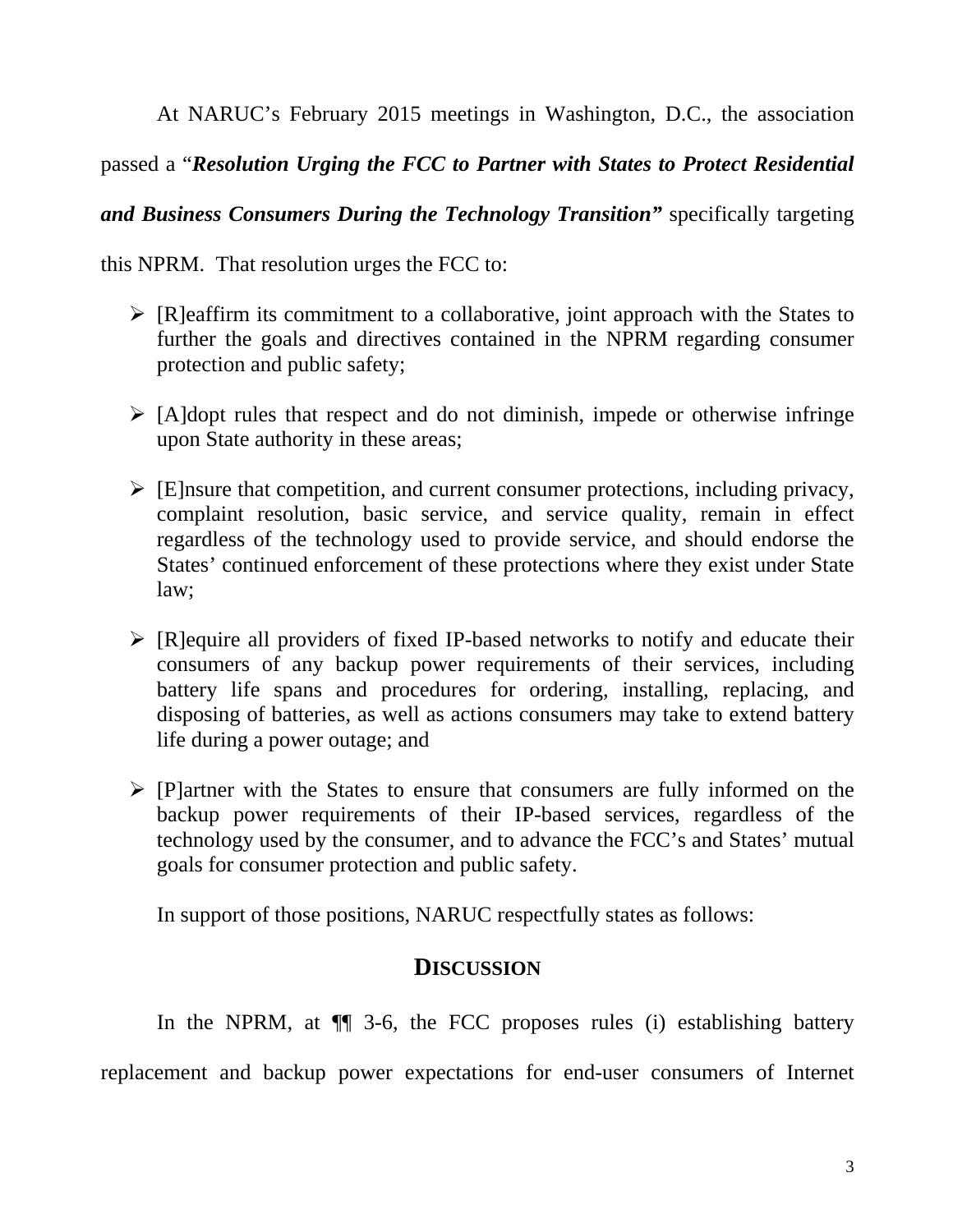protocol (IP)-based services, (ii) requiring such consumers be given adequate notice of copper retirement network and service changes; and, (iii) maintaining wholesale access to preserve competition.

 The NPRM starts with the correct statement of principles that should act as the guide for all future FCC decisions:

Our January 2014 *Technology Transitions Order* unanimously recognized that the success of these technology transitions depends upon the technologically-neutral preservation of principles embodied in the Communications Act that have long defined the relationship between those who build and operate networks and those who use them. These principles include competition, consumer protection, universal service, and public safety and national security.[] We are determined to ensure that these fundamental values are not lost merely because technology changes.

NPRM, at  $\P$  1.

 Although sometimes a specific technology can engender a new problem, generally, the technology used to provide a service is not a relevant consideration. Consumers care if the service works and that they are getting what they pay for. Fortunately, the definitional scheme in the Act is technology neutral. As NARUC has consistently urged both before  $Congress<sup>6</sup>$  and this Agency:

No regulator or legislator should be intervening in the market to put a thumb on the scale to favor one technology over another. The market should make those choices . . . Policy makers should, as Congress required, adopt a functional approach to defined services. The 1996 Act

<sup>6</sup> See, e.g., *Testimony by Commissioner John Burke, Chairman NARUC Committee on Telecommunications before the United States House of Representatives Energy and Commerce Committee Subcommittee on Communications and Technology hearing on "The Evolution of Wired Communications Network,"* (October 23, 2013), online at: http://www.naruc.org/Testimony/13%201022%20Burke%20Testimony2.pdf, at pages 4 - 7.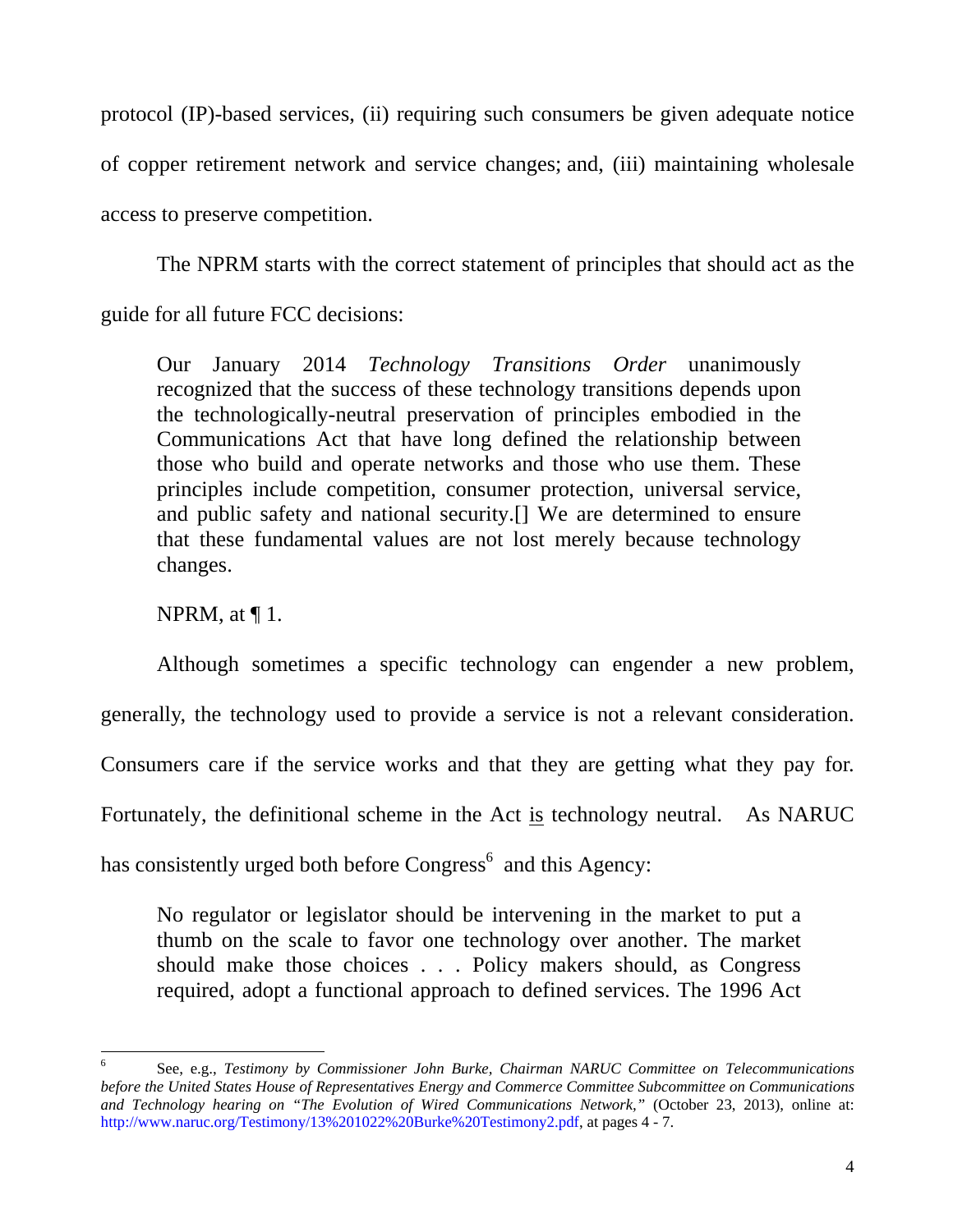is far from a model of perfection. But in key areas, it does properly focus on services – not the technologies used to provide those services.

However, as Congress recognized in 1996, and the FCC has confirmed, a

single federal agency lacks the resources to handle this job alone.

# **I. PARTNERSHIP, NOT PREEMPTION**

### *The FCC should ensure that competition, and current consumer protections, including privacy, complaint resolution, basic service, and service quality, remain in effect regardless of the technology used to provide service, and should endorse the States' continued enforcement of these protections where they exist under State law.*

The 1996 Act is a carefully designed exercise in "cooperative federalism."

*Puerto Rico Tel. Co. v. Telecom. Reg. Bd. of Puerto Rico, 189 F.3d 1, 8 (1<sup>st</sup> Cir. 1999).* 

It requires the FCC to work hand-in-hand with States to open local markets to

competition.<sup>7</sup> Indeed, as the FCC recognized, shortly after the 1996 Act was signed

into law:

Our contact with state commissioners and their staffs, as well as recent state actions, make clear that states and the FCC share a common commitment to creating opportunities for efficient new entry into the local telephone market. Our experience in working with state commissions since passage of the 1996 Act confirms that *we will achieve that goal most effectively and quickly by working cooperatively with one another now and in the future as the country's emerging competition* 

 7 *See, e.g., Verizon Communications, Inc.* v. *Law Offices of Curtis V. Trinko, LLP,* 124 S. Ct. 872 at 876, 882 (2004); Weiser, Philip, *Federal Common Law, Cooperative Federalism, and the Enforcement of the Telecom Act,* 76 N.Y.U.L.Rev. 1692, 1694 (2001) (describing the 1996 Act as "perhaps the most ambitious cooperative federalism regulatory program to date"). The act requires, in § 253, that proposed preemption of intrastate operations must be on a case-specific basis and includes numerous reservations of State authority, *e.g.,* 47 U.S.C. §§ 152(b), 251(d)(3),  $253(b)$ &(c) and  $261(b)$ &(c).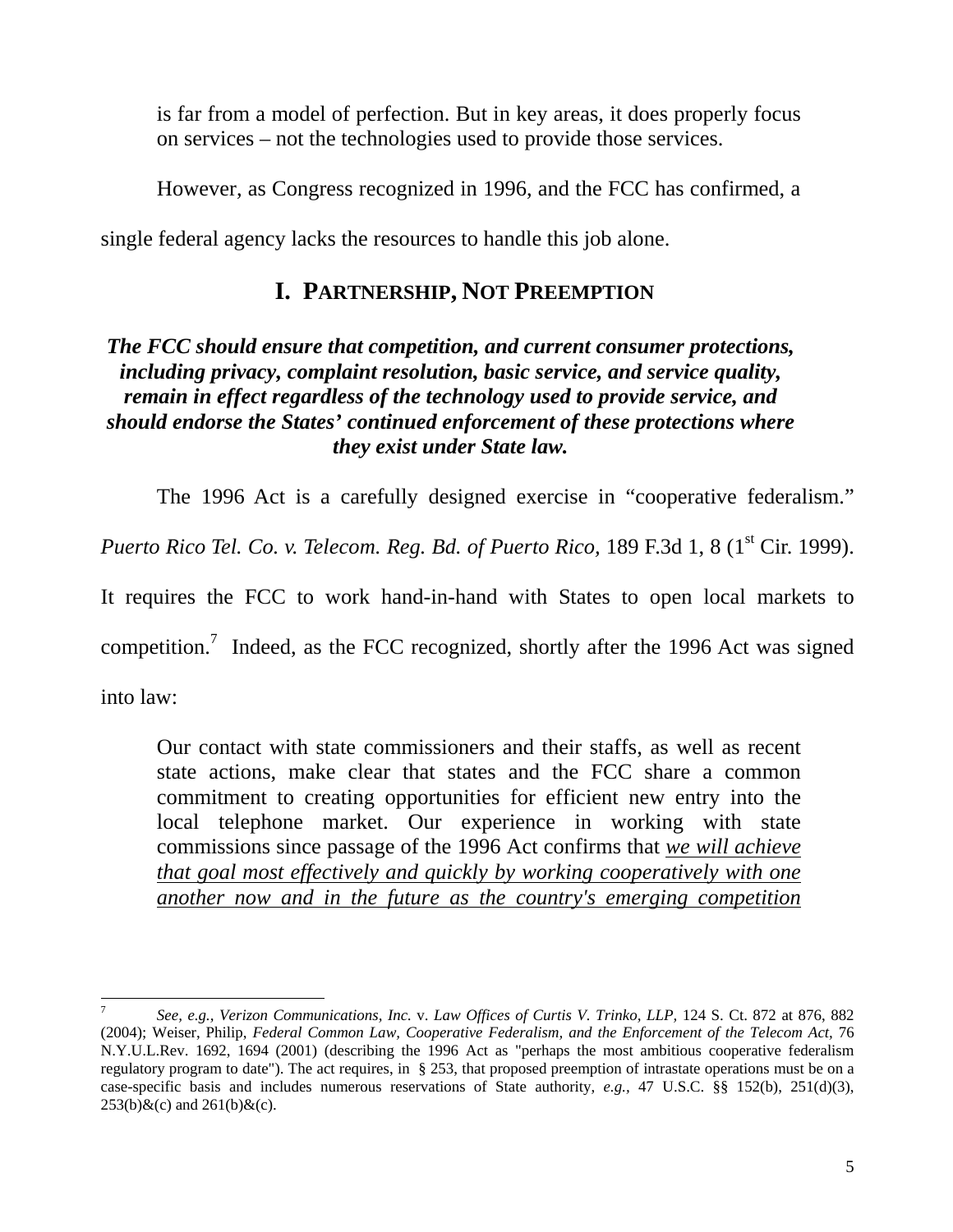*policy presents new difficulties and opportunities.* (emphasis added)<sup>8</sup>

 More recently, the FCC has highlighted the crucial role States were assigned by Congress concerning 911 service and power outages, noting specifically, in its November 25, 2014 Policy Statement and Notice of Proposed Rulemaking, *In the Matter of 911 Governance and Accountability*, PS Docket Nos. 14-193, 13-75, FCC

14-186, ¶ 2 mimeo at 2, that:

State regulators and local emergency response agencies play critical roles in ensuring that 911 is available when needed and that every 911 call will be answered, and it is undoubtedly in the public interest that the Commission should work in close partnership with these stakeholders to carry out its responsibility.

 We appreciate and agree with these FCC statements which correctly characterize Congressional allocations of authority in the 1996 Act.

 The FCC will always lack the financial and personnel resources needed to oversee telecommunications markets across a country the size of the United States *alone*. Moreover, the FCC is not positioned, nor does it have the same incentive, to acquire the same insight into local markets as NARUC's member commissions.

 That's why Congress specified a cooperative approach and specifically preserved, in the single most preemptive provision of the Statute, State authority over a range of issues. 47 U.S.C.  $\S 253$  (a) – (b) permits preemption of any State law that "may prohibit or have the effect of prohibiting the ability of any entity to provide any

<sup>8</sup> *In the Matter of Implementation of the Local Competition Provisions in the Telecommunications Act of 1996*, 11 F.C.C. Rcd. 15499, 15518 (August 8, 1996)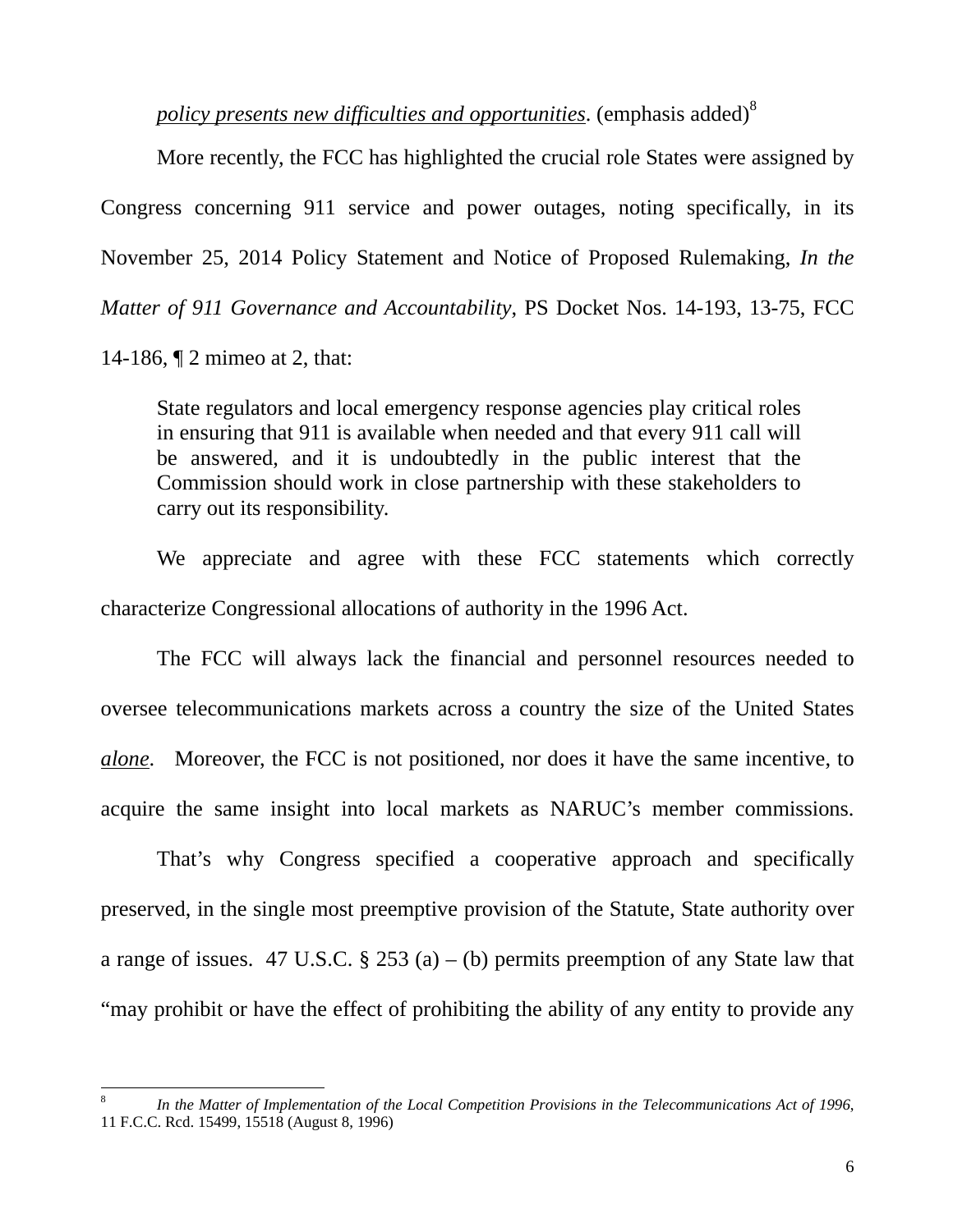interstate or intrastate telecommunications service." However, the same section preserves State authority to impose requirements "necessary to:"

- "*preserve and advanced universal service"*
- *"protect the public safety and welfare,"*
- *"ensure the continued quality of telecommunications services and"*
- *"safeguard the rights of consumers*."

 No FCC action should directly or indirectly take State "cops" off the beat or otherwise limit consumer or competitior access to existing State protective *fora*.

As the 2015 resolution and other comments<sup>9</sup> confirm, Federal and State policymakers need to continue to work together to ensure a competitive marketplace and protect consumers. What is needed is a common sense values-based approach that addresses the FCC-specified principles of "competition, consumer protection, universal service, and public safety and national security." That is what NARUC has consistently advocated. Our November 2013 "*NARUC Federalism Task Force Report: Cooperative Federalism and Telecom in the 21st Century*" at 5, available online at: http://www.naruc.org/Publications/Federalism-task-force-report-November-20131.pdf, at pages 10-14, has specific sections on competition, consumer protection, universal service, network reliability and public safety.

 9 March 9, 2015 *Reply Comments of the Massachusetts Department of Telecommunications and Cable (MDTC Reply Comments)*, at 3.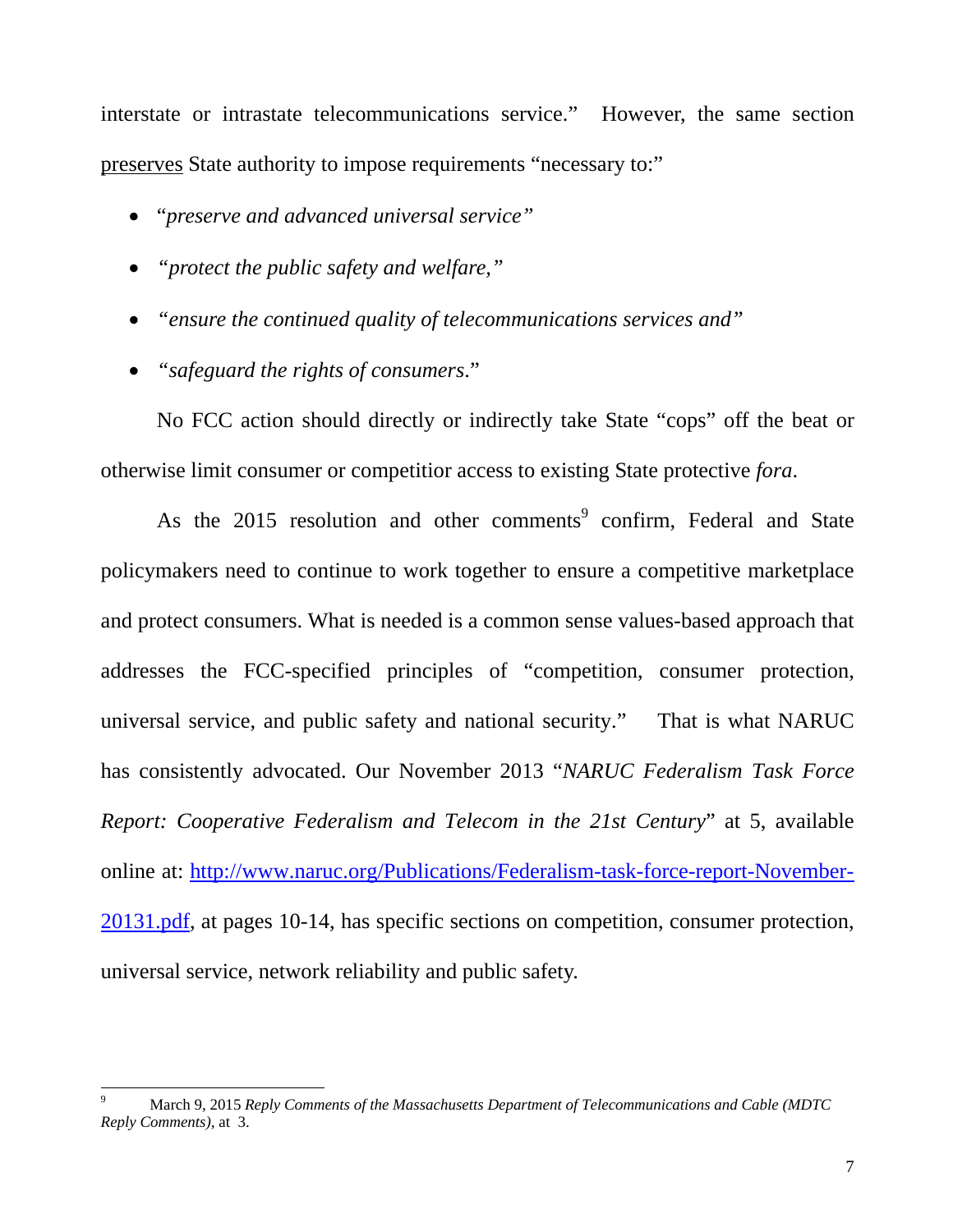However, central to each of those section discussions is the need for a cooperative federal-state approach to protect the listed key values. As the NPRM notes at ¶ 79, "States serve a vital function in safeguarding the values of the Network Compact."

### *The FCC should re-affirm its commitment to a collaborative, joint approach with the States to further the goals and directives contained in the NPRM regarding consumer protection and public safety.*

It is important for the FCC to be explicit. If FCC policy makers agree with the Congressional scheme and believe that the agency cannot handle enforcement for the entire country alone and/or want State assistance to promote competition, universal service, and public safety, the agency needs to say so.

In any order in this proceeding, the FCC should be clear it endorses continued the State authorities preserved in Section 253(b), *supra*, (and elsewhere) and specify that States retain the role Congress assigned to protect competition, consumers, universal service, and "the public safety and welfare." If federal policy makers want consumers to have the benefit of State remedies for service quality and State protections of the network and public safety – the agency needs to send the right signals. No State wants to 'buy a lawsuit*." Moreover, policy makers should not want taxpayers funding unnecessary lawsuits to settle the scope of State authority under federal law.* By the same token, if the FCC really is interested in States having vibrant USF policies or continuing in the role Congress assigned them to protect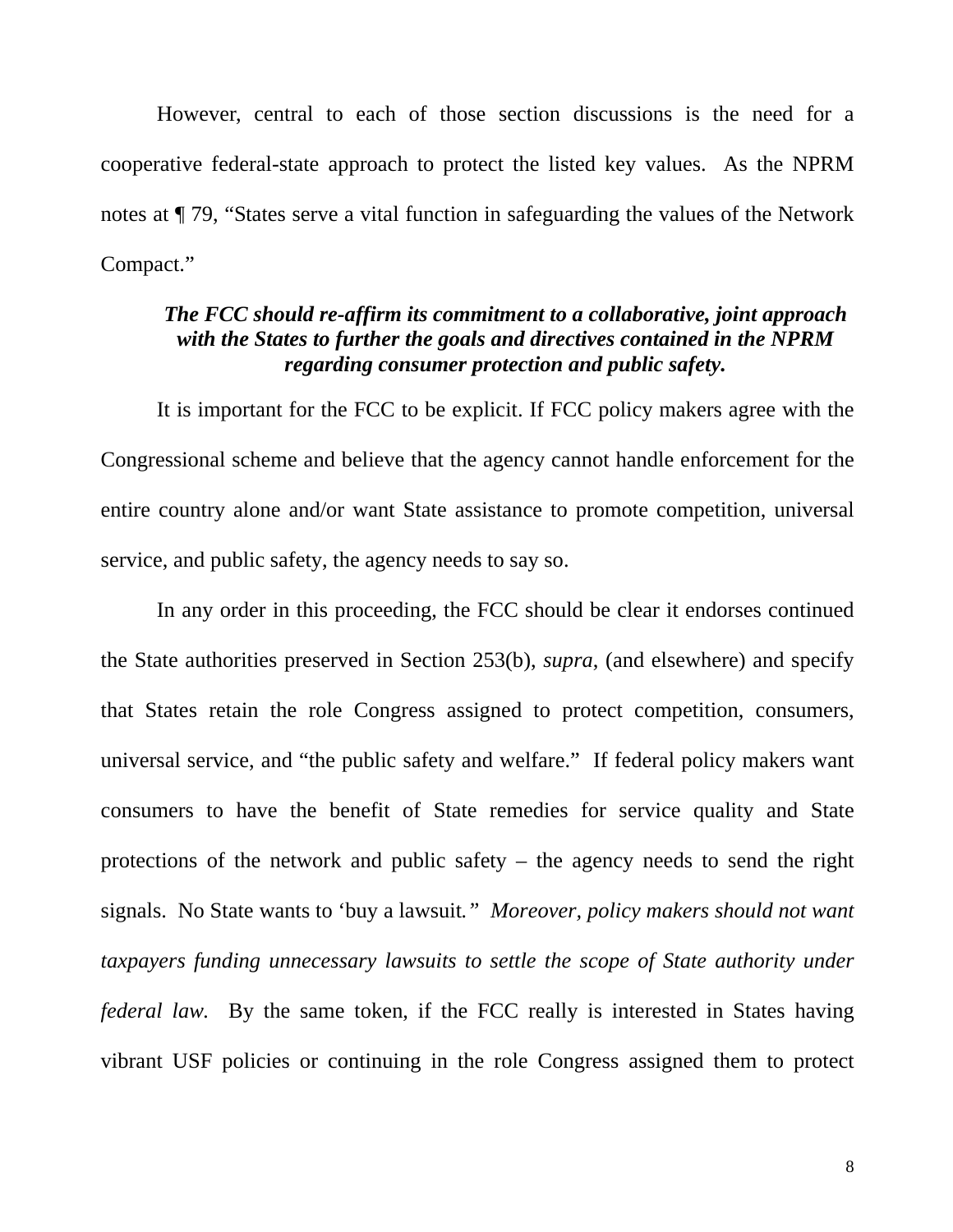competition, the agency needs to make certain the incentives are there for States to have a policy apparatus to support such programs.

#### **II.SPECIFIC PROVISIONS**

 As NARUC's resolution points out, this NPRM proposes rules in three areas: (i) establishing battery replacement and backup power expectations for end-user consumers of Internet protocol-based services, (ii) requiring such consumers be given adequate notice of copper network retirement and service changes; and, (iii) maintaining wholesale access to preserve competition.

#### *Back-up Power*

 The FCC begins its inquiry on Back-up power by observing that consumers have been accustomed to being able to use their landline phones even when the power went out because copper networks have "line power" - that is, the copper wire conducts "electricity from the local exchange carrier's central office to the customer premises equipment." However, the migration to IP-based facilities comes at a cost. IP-based services do not directly supply line power. Instead, some sort of "onpremises" back-up power is needed for the services to function. The NPRM seeks comment on how it can "safeguard continuity of communications throughout a power outage." It proposes rules to "establish reasonable expectations in a technologyneutral fashion, and would apply to all fixed networks supplying this fundamental means of residential communication."

9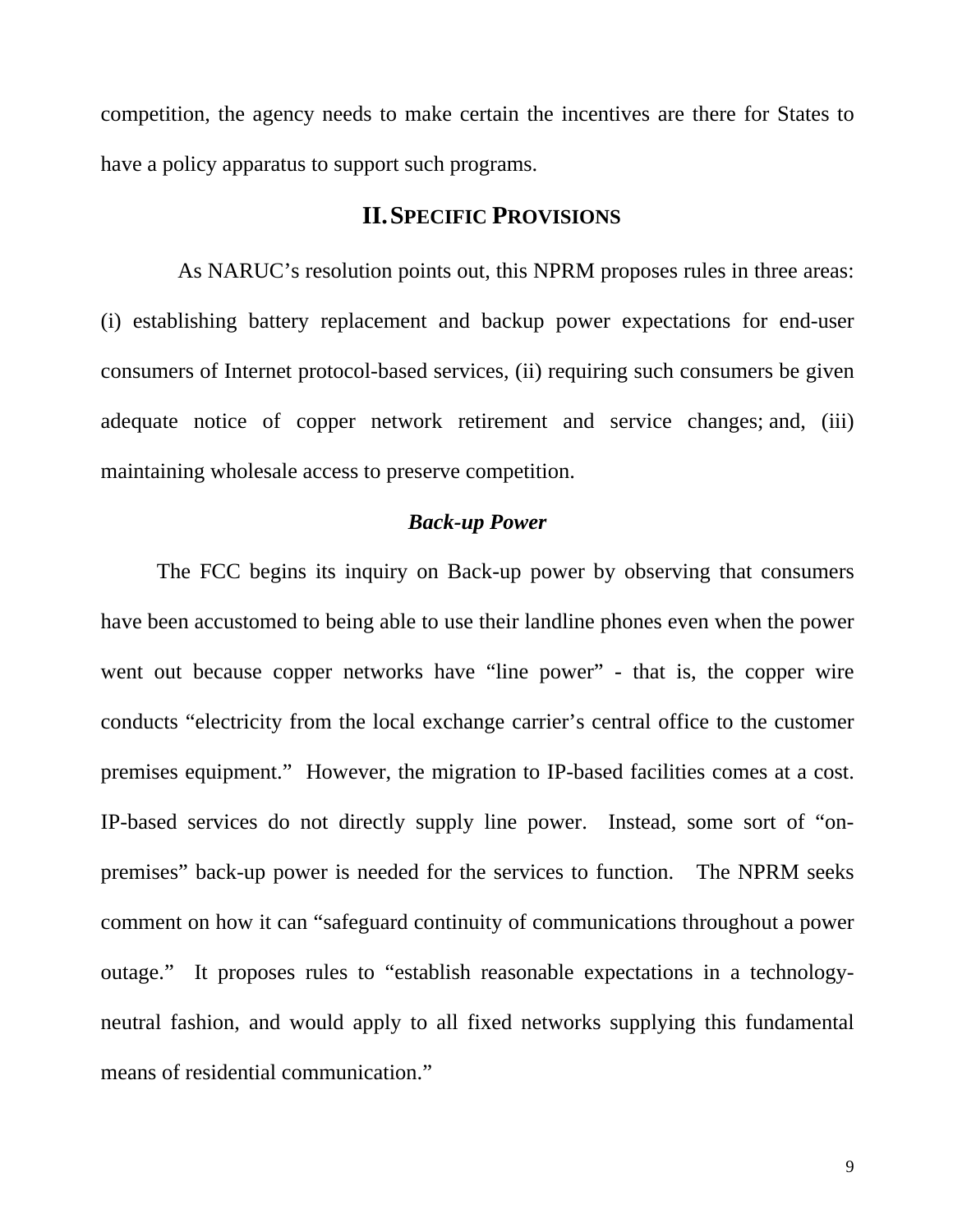NARUC's resolution outlines the minimum protections that any FCC rule should provide.

 Specifically, the agency should require all providers of fixed IP-based networks to notify and educate their consumers of any backup power requirements of their services, including battery life spans and procedures for ordering, installing, replacing, and disposing of batteries, as well as actions consumers may take to extend battery life during a power outage.

 The FCC is not the only affected agency to recognize and address these challenges. For example, the California Public Utilities Commission in CPUC Decision(D.) 10-01-026) adopted back-up power education policies which require all facilities-based providers of telephony services, including cable providers and facilities-based providers of Voice-over Internet Protocol services, to inform their residential and small business customers that their services require back-up power on the customer's premises. The CPUC also mandated that service providers inform their customers of the limitations of service, including potential service failure during a power outage. In addition, the CPUC required these voice service providers to educate customers about how best to maximize the ability to make or receive necessary phone calls during an outage.<sup>10</sup>

 $10<sup>10</sup>$ 10 *See*, February 26, 2015, *Comments of the California Public Utilities Commission*, at 2-3, available online at: http://apps.fcc.gov/ecfs/comment/view?id=60001023462.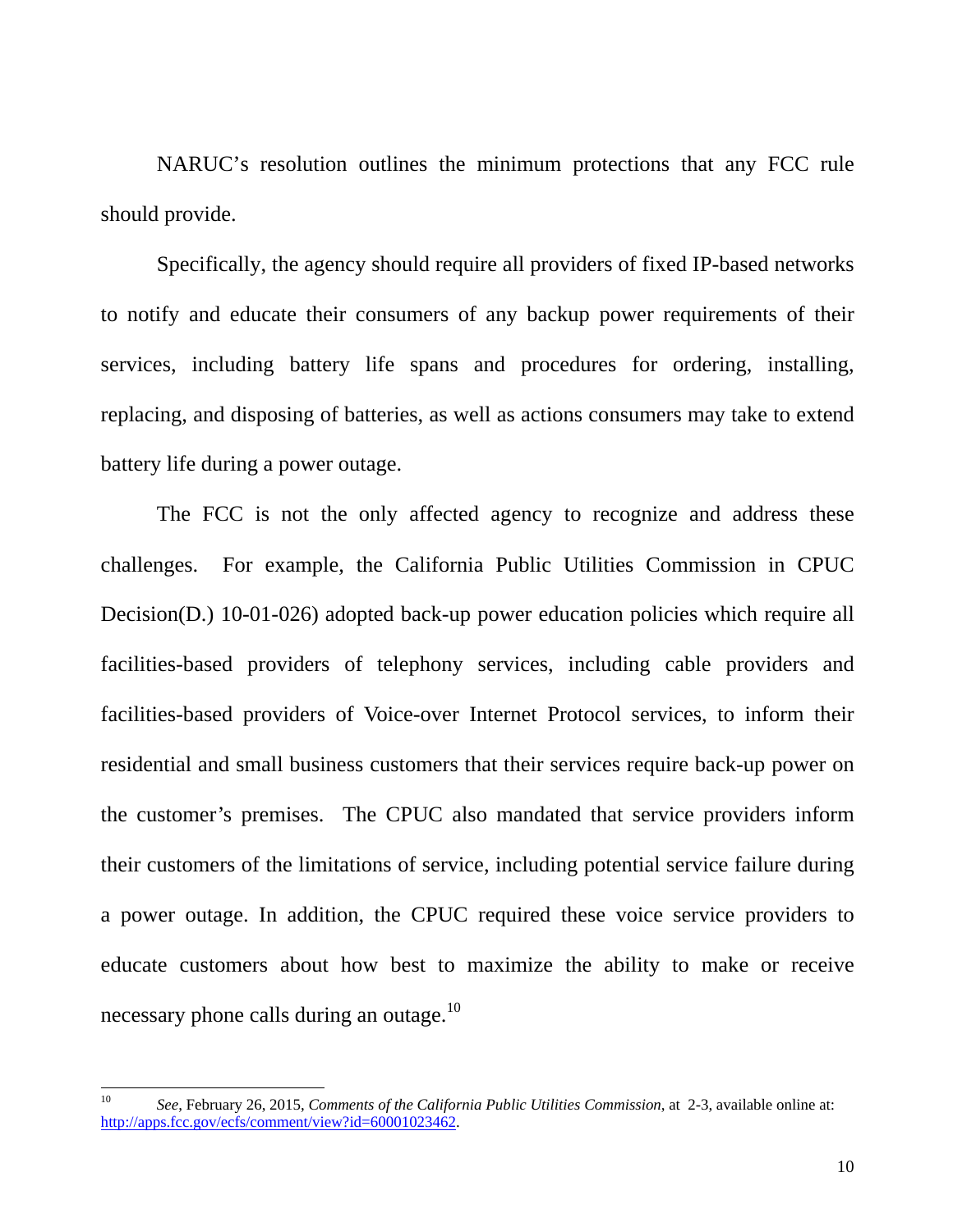The FCC should partner with States like California to ensure that consumers are fully informed on the backup power requirements of their IP-based services, regardless of the technology used by the consumer, and to advance the FCC's and States' mutual goals for consumer protection and public safety.

 The FCC should specify that any FCC rules are a floor that does not impact more protective State measures.

 Similar opportunities for a cooperative approach are presented by the MDTC, Pennsylvania Public Service Commission, and New York Public Service Commission proposals concerning notice to consumers regarding copper retirement.<sup>11</sup>

#### *Wholesale Carrier Issues*

 The NPRM, at ¶¶ 106-113, also requests comments regarding wholesale and carrier access issues that may result from copper retirements.

 The NPRM points out that "technology transitions must not harm or undermine competition." *Id.* at  $\P$  110. It acknowledges that "if incumbent LECs discontinue TDM-based services in the transition from TDM to IP-based services, competitive LECs will lose the ability to access last-mile facilities necessary to serve their customers, such as DS1 and DS3 special access lines." *Id*. at ¶ 106. It tentatively concludes that carriers seeking to discontinue a copper-based service used as a

 $11$ 11 *MDTC Reply Comments* at: 4, February 5, 2015 *Comments of the New York State Public Service Commission*, at http://apps.fcc.gov/ecfs/comment/view?id=60001014310, at 9; February 5, 2015 *Comments of the Pennsylvania Public Utility Commission*, at: http://apps.fcc.gov/ecfs/comment/view?id=60001014289 at 13-14.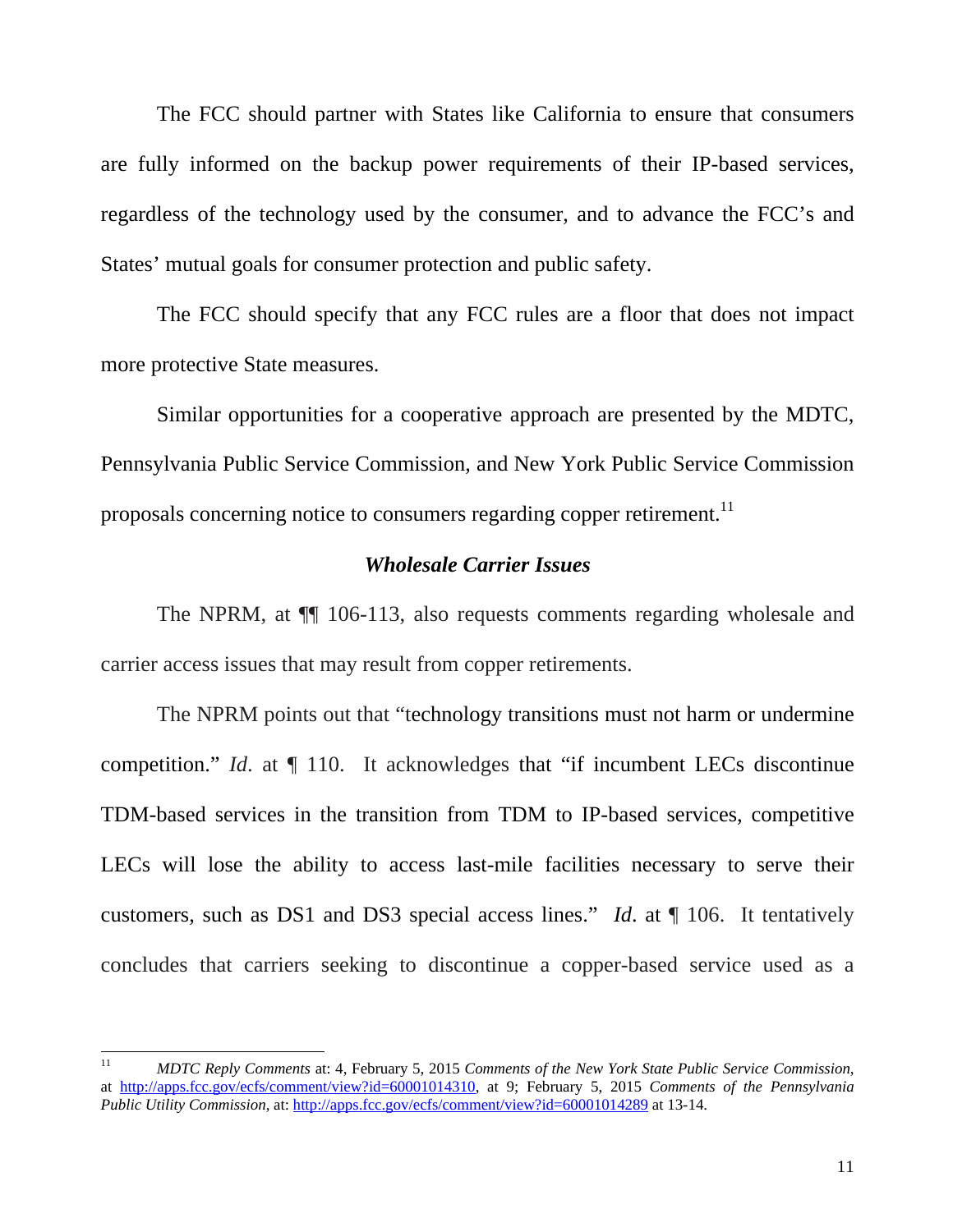wholesale input should be required to provide CLECs and other competitive providers, equivalent wholesale access going forward.

 The February 5, 2015 comments of the New York Public Service Commission "generally agree(s) with this conclusion." The NY PSC, which garnered real world experience with this problem in the wake of Hurricane Sandy, explained: $^{12}$ 

When copper facilities are broadly retired without a similarly functional and priced alternative wholesale product being available, the cost of providing telecommunications services, including broadband, to small and medium size businesses by CLECs can become a significant hardship. . . . It is important that the ability to provide competitive carriers equivalent wholesale access at fair and reasonable rates, terms, and conditions be maintained going forward. However, we also believe that legacy policies regarding wholesale access and obligations should be reviewed so as to not burden ILEC investment in more reliable, robust and innovative networks.

NARUC's resolution did not address many of the specific elements raised in the

NPRM. However, it does specify, in the third resolve, that the FCC assure that the existing protections of competition and consumers remain intact. Absent a finding based on record evidence that the FCC's proposal will inhibit competition, the New

York comments suggest the FCC is on the right track.

 $12$ 12 February 5, 2015 *Comments of the New York State Public Service Commission*, at http://apps.fcc.gov/ecfs/comment/view?id=60001014310, at 12-14.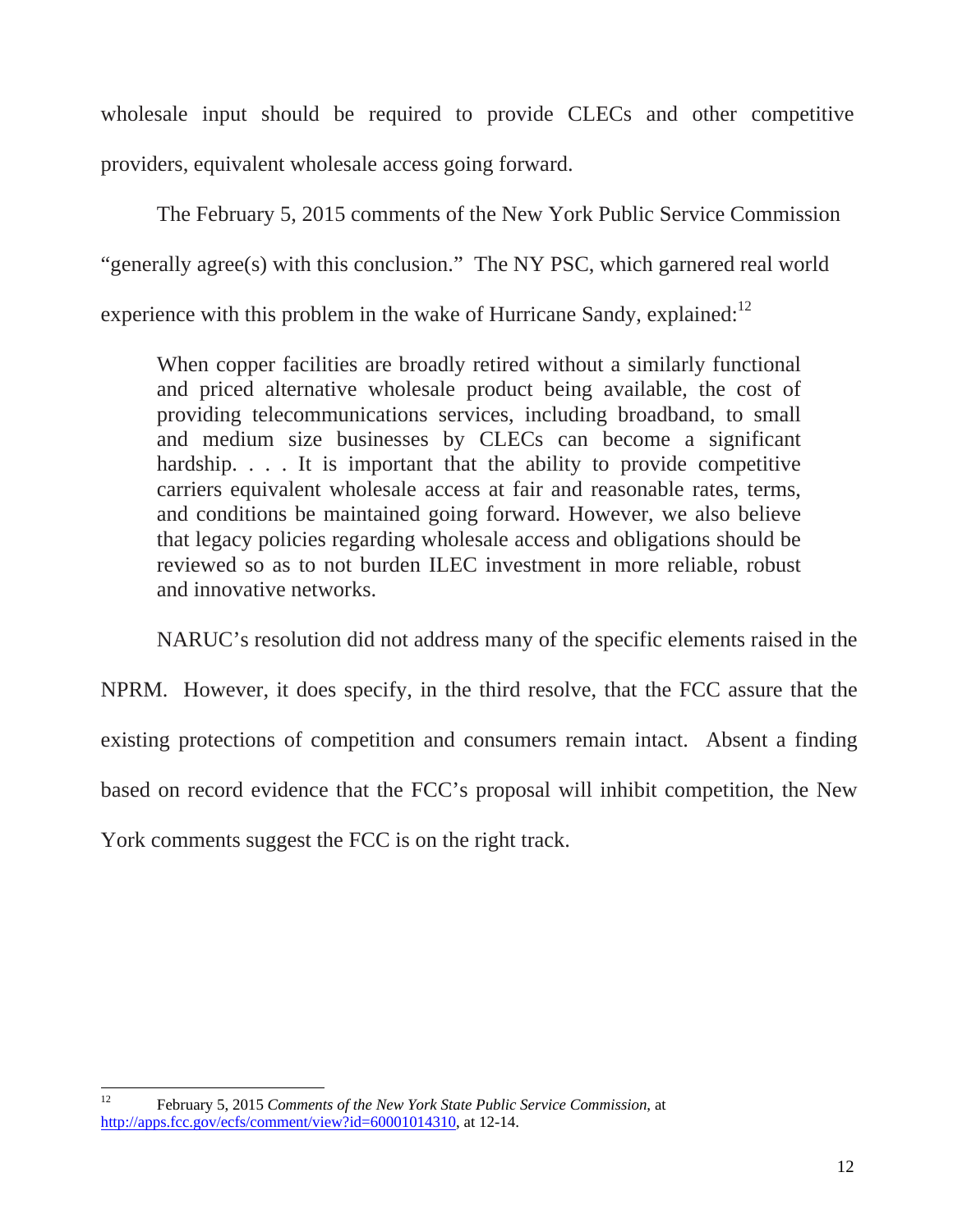## **CONCLUSION**

NARUC respectfully requests the agency incorporate the positions listed, *supra*, in its final rules in this proceeding.

### **Respectfully Submitted,**

*James Bradford Ramsay*   **GENERAL COUNSEL**

**National Association of Regulatory Utility Commissioners 1101 Vermont Ave, NW Suite 200 Washington, DC 20005 202.898.2207** 

**March 9, 2015**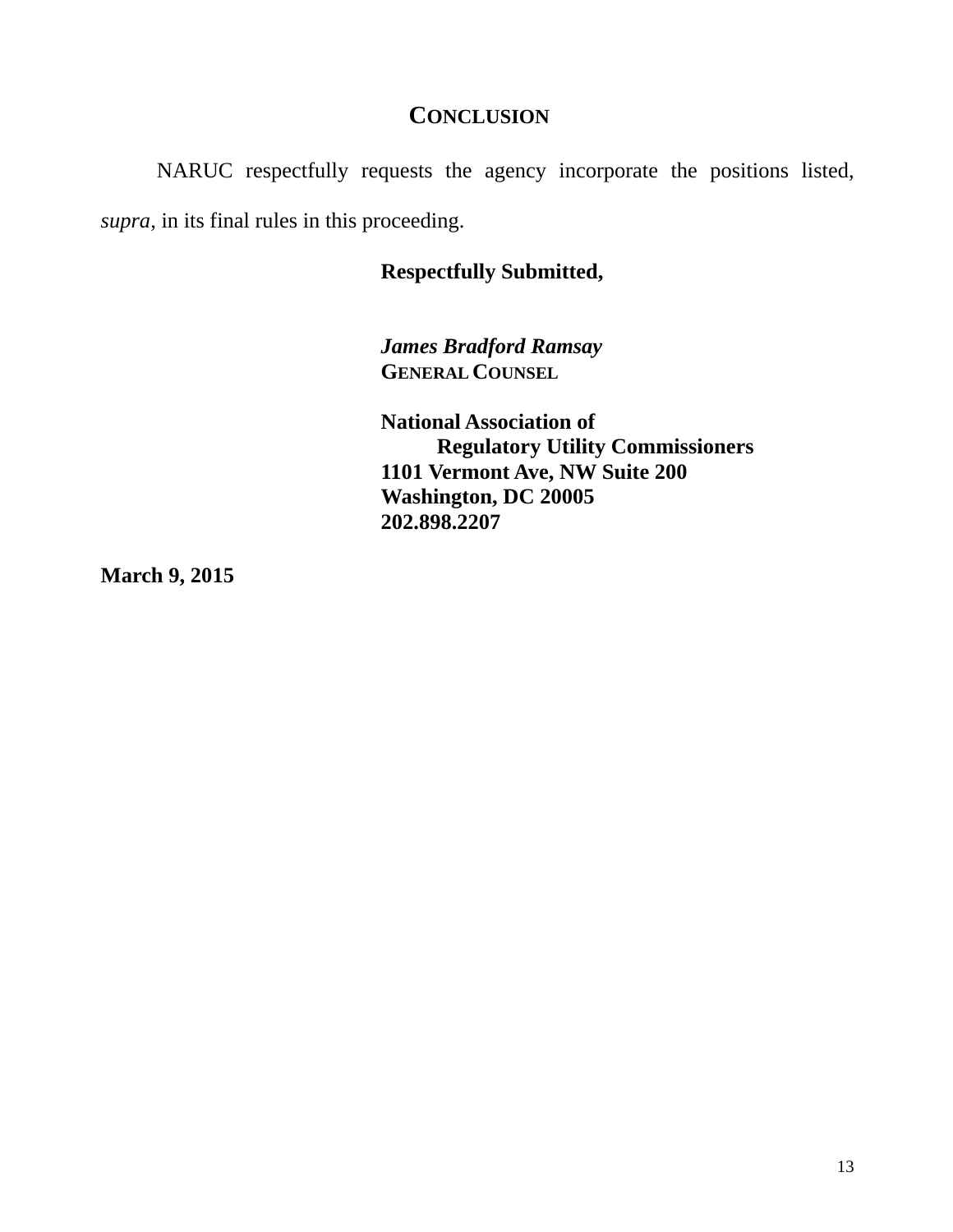#### *Appendix A*

#### *Resolution Urging the FCC to Partner with States to Protect Residential and Business Consumers During the Technology Transition*

**WHEREAS**, On November 25, 2014, the Federal Communications Commission (FCC) released a Notice of Proposed Rulemaking and Declaratory Ruling (NPRM) (In the Matter of Ensuring Customer Premises Equipment Backup Power for Continuity of Communications, PS Docket No. 14-174, FCC 14-185, ¶ 2 at 2), in which the FCC sought comment on ways to ensure reliable backup power for consumers to dial 911 and protect consumers through better information about retiring legacy facilities and discontinuing services; and

**WHEREAS**, In the NPRM (¶¶ 3-6), the FCC proposed rules establishing battery replacement and backup power expectations for end-user consumers of Internet protocol (IP)-based services, requiring consumers be given adequate notice of copper retirement network and service changes; and

**WHEREAS**, In the NPRM, the FCC proposed rules to maintain wholesale access in order to preserve competition; and

**WHEREAS**, State public service commissions and other state agencies (States) share responsibility, statutory authority and oversight with the FCC regarding consumer protection, competition and access to 911/E911 public safety services, using different regimes and approaches to network reliability and public safety; *and*

**WHEREAS**, Several States are examining the intrastate impacts of battery backup and copper retirement or transition, within the States' regulatory and legal parameters including any State basic services, or other, rules and laws; *and* 

**WHEREAS,** States have a long history of partnering with the FCC to the benefit of consumers on numbering administration and number routing issues, such as area code relief, number conservation and number portability and these issues will continue to have importance to States as the transition to IP technology moves forward; *and*

**WHEREAS**, The FCC has partnered with States to conduct consumer education and provide consumer notices regarding VoIP's 911/E911 limitations, Lifeline Awareness Week, and the Digital Television (DTV) transition; *and* 

**WHEREAS**, NARUC adopted resolutions at its 2013 Summer Meeting encouraging the States and the FCC to optimize consumer protection and the public interest by working together in a collaborative process on several issues, including network power outages, next generation telecommunications network technologies, the federal Lifeline service program, and billing complaint trends; *and*

**WHEREAS**, The FCC recognized the important role that States play concerning 911 service and power outages in its November 25, 2014 Policy Statement and Notice of Proposed Rulemaking (In the Matter of 911 Governance and Accountability, PS Docket Nos. 14-193, 13-75, FCC 14-186, ¶ 2 at 2), by stating that: "State regulators and local emergency response agencies play critical roles in